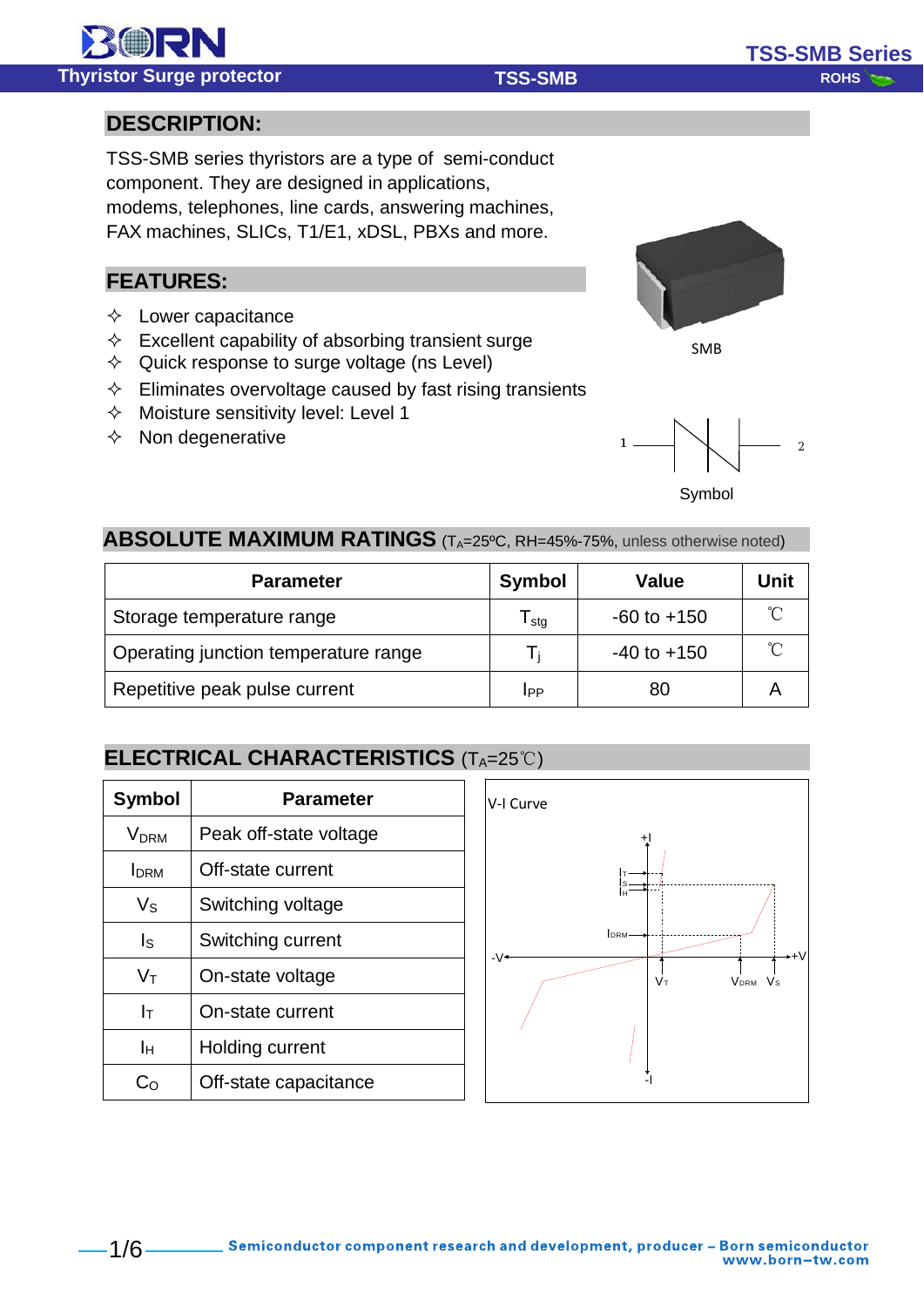**BORN Thyristor Surge protector Rowsell Structure TSS-SMB** 

**TSS-SMB Series**

# **ELECTRICAL CHARACTERISTICS** (TA=25℃, continued)

| <b>Part Number</b> | I <sub>DRM</sub> @ V <sub>DRM</sub> |        | $^{\circledR}$ $^{\circ}$ $^{\circ}$ $^{\circ}$ $^{\circ}$ $^{\circ}$ $^{\circ}$ $^{\circ}$ $^{\circ}$ $^{\circ}$ $^{\circ}$ $^{\circ}$ $^{\circ}$ $^{\circ}$ $^{\circ}$ $^{\circ}$ $^{\circ}$ $^{\circ}$ $^{\circ}$ $^{\circ}$ $^{\circ}$ $^{\circ}$ $^{\circ}$ $^{\circ}$ $^{\circ}$ $^{\circ}$ $^{\circ}$ $^{\circ}$ $^{\circ}$ $^{\circ}$ $^{\circ}$ $^$<br>$\overline{V}_{s}$ |     | $V_T@I_T$ |                  | Iн  | $C_0^{\circledR}$ |
|--------------------|-------------------------------------|--------|------------------------------------------------------------------------------------------------------------------------------------------------------------------------------------------------------------------------------------------------------------------------------------------------------------------------------------------------------------------------------------|-----|-----------|------------------|-----|-------------------|
|                    | μA                                  | $\vee$ | V                                                                                                                                                                                                                                                                                                                                                                                  | mA  | V         | A                | mA  | рF                |
|                    | max                                 |        | max                                                                                                                                                                                                                                                                                                                                                                                | max | max       | max              | min | max               |
| <b>BEP0080SB</b>   | 5                                   | 6      | 25                                                                                                                                                                                                                                                                                                                                                                                 | 800 | 4         | 2.2              | 30  | 45                |
| BEP0080SB-MC       | 5                                   | 6      | 25                                                                                                                                                                                                                                                                                                                                                                                 | 800 | 4         | 2.2              | 30  | 30                |
| <b>BEP0220SB</b>   | 5                                   | 18     | 30                                                                                                                                                                                                                                                                                                                                                                                 | 800 | 4         | 2.2              | 30  | 100               |
| BEP0220SB-MC       | 5                                   | 18     | 30                                                                                                                                                                                                                                                                                                                                                                                 | 800 | 4         | 2.2              | 30  | 50                |
| <b>BEP0300SB</b>   | 5                                   | 25     | 40                                                                                                                                                                                                                                                                                                                                                                                 | 800 | 4         | 2.2              | 30  | 100               |
| BEP0300SB-MC       | 5                                   | 25     | 40                                                                                                                                                                                                                                                                                                                                                                                 | 800 | 4         | 2.2              | 30  | 50                |
| <b>BEP0640SB</b>   | 5                                   | 58     | 77                                                                                                                                                                                                                                                                                                                                                                                 | 800 | 4         | 2.2              | 120 | 80                |
| BEP0640SB-MC       | 5                                   | 58     | 77                                                                                                                                                                                                                                                                                                                                                                                 | 800 | 4         | 2.2              | 120 | 40                |
| BEP0720SB          | 5                                   | 66     | 87                                                                                                                                                                                                                                                                                                                                                                                 | 800 | 4         | 2.2              | 120 | 75                |
| BEP0720SB-MC       | 5                                   | 66     | 87                                                                                                                                                                                                                                                                                                                                                                                 | 800 | 4         | 2.2              | 120 | 40                |
| <b>BEP0900SB</b>   | 5                                   | 75     | 98                                                                                                                                                                                                                                                                                                                                                                                 | 800 | 4         | 2.2              | 120 | 70                |
| BEP0900SB-MC       | 5                                   | 75     | 98                                                                                                                                                                                                                                                                                                                                                                                 | 800 | 4         | 2.2              | 120 | 40                |
| <b>BEP1100SB</b>   | 5                                   | 90     | 130                                                                                                                                                                                                                                                                                                                                                                                | 800 | 4         | 2.2              | 120 | 70                |
| BEP1100SB-MC       | 5                                   | 90     | 130                                                                                                                                                                                                                                                                                                                                                                                | 800 | 4         | 2.2              | 120 | 35                |
| <b>BEP1300SB</b>   | 5                                   | 120    | 160                                                                                                                                                                                                                                                                                                                                                                                | 800 | 4         | 2.2              | 120 | 60                |
| BEP1300SB-MC       | 5                                   | 120    | 160                                                                                                                                                                                                                                                                                                                                                                                | 800 | 4         | 2.2              | 120 | 35                |
| <b>BEP1500SB</b>   | 5                                   | 140    | 180                                                                                                                                                                                                                                                                                                                                                                                | 800 | 4         | 2.2              | 120 | 55                |
| BEP1500SB-MC       | 5                                   | 140    | 180                                                                                                                                                                                                                                                                                                                                                                                | 800 | 4         | 2.2              | 120 | 35                |
| <b>BEP1800SB</b>   | 5                                   | 170    | 220                                                                                                                                                                                                                                                                                                                                                                                | 800 | 4         | 2.2              | 120 | 50                |
| BEP1800SB-MC       | 5                                   | 170    | 220                                                                                                                                                                                                                                                                                                                                                                                | 800 | 4         | 2.2              | 120 | 35                |
| <b>BEP2300SB</b>   | 5                                   | 190    | 260                                                                                                                                                                                                                                                                                                                                                                                | 800 | 4         | 2.2              | 120 | 50                |
| BEP2300SB-MC       | 5                                   | 190    | 260                                                                                                                                                                                                                                                                                                                                                                                | 800 | 4         | 2.2              | 120 | 30                |
| <b>BEP2600SB</b>   | 5                                   | 220    | 300                                                                                                                                                                                                                                                                                                                                                                                | 800 | 4         | 2.2              | 120 | 45                |
| BEP2600SB-MC       | 5                                   | 220    | 300                                                                                                                                                                                                                                                                                                                                                                                | 800 | 4         | 2.2              | 120 | 30                |
| <b>BEP3100SB</b>   | 5                                   | 275    | 350                                                                                                                                                                                                                                                                                                                                                                                | 800 | 4         | $2.2\phantom{0}$ | 120 | 45                |
| BEP3100SB-MC       | 5                                   | 275    | 350                                                                                                                                                                                                                                                                                                                                                                                | 800 | 4         | $2.2\phantom{0}$ | 120 | 25                |
| <b>BEP3500SB</b>   | 5                                   | 320    | 400                                                                                                                                                                                                                                                                                                                                                                                | 800 | 4         | $2.2\phantom{0}$ | 120 | 45                |
| BEP3500SB-MC       | 5                                   | 320    | 400                                                                                                                                                                                                                                                                                                                                                                                | 800 | 4         | $2.2\phantom{0}$ | 120 | 25                |
| <b>BEP3800SB</b>   | 5                                   | 340    | 450                                                                                                                                                                                                                                                                                                                                                                                | 800 | 4         | $2.2\phantom{0}$ | 120 | 45                |
| BEP3800SB-MC       | 5                                   | 340    | 450                                                                                                                                                                                                                                                                                                                                                                                | 800 | 4         | $2.2\phantom{0}$ | 120 | 25                |
| <b>BEP4200SB</b>   | 5                                   | 340    | 450                                                                                                                                                                                                                                                                                                                                                                                | 800 | 4         | 2.2              | 120 | 45                |
| BEP4200SB-MC       | 5                                   | 340    | 450                                                                                                                                                                                                                                                                                                                                                                                | 800 | 4         | 2.2              | 120 | 25                |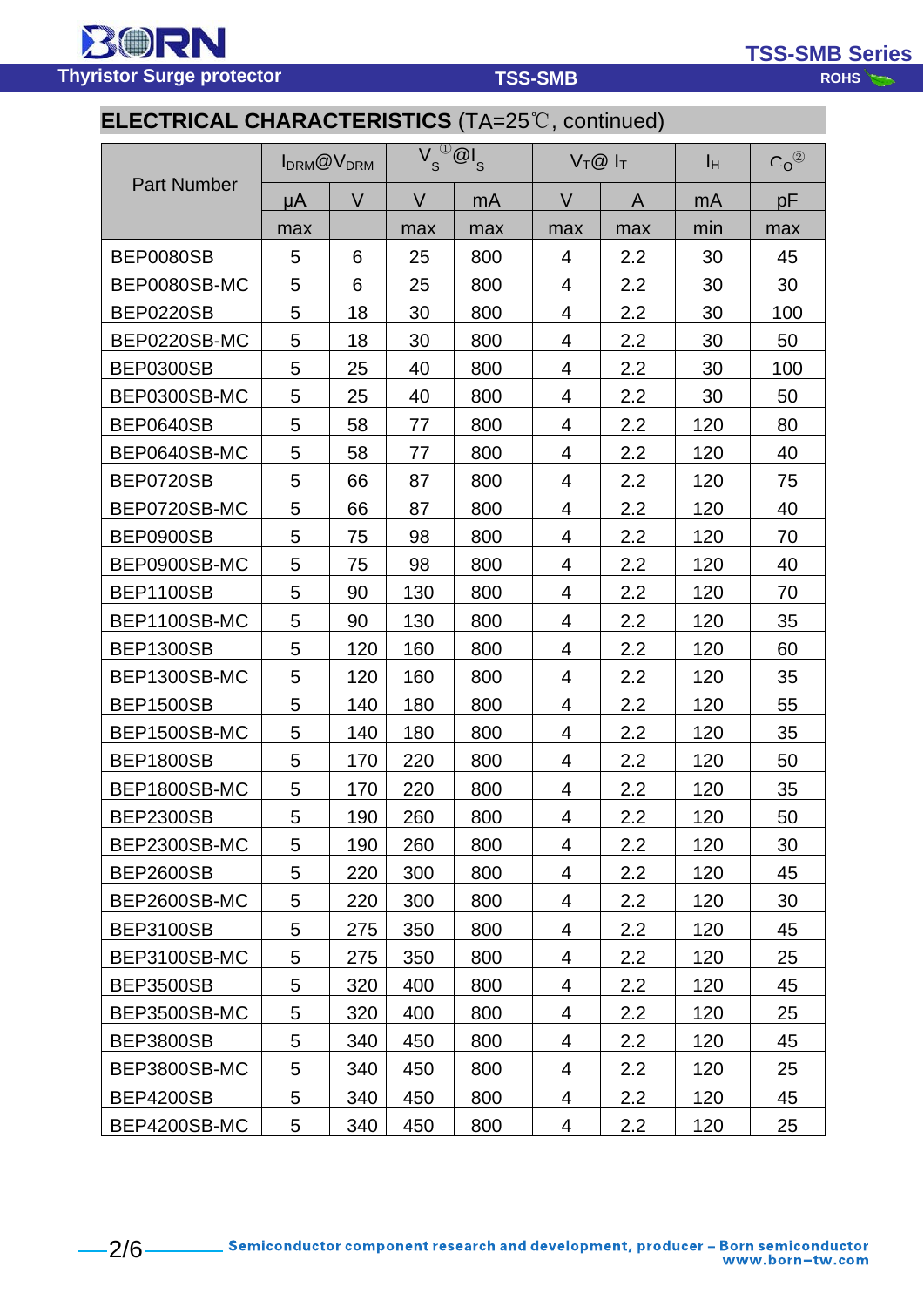**BORN Thyristor Surge protector ROHS ROHS** 

**TSS-SMB Series**

# **ELECTRICAL CHARACTERISTICS** (TA=25℃, continued)

| <b>Part Number</b> | I <sub>DRM</sub> @ V <sub>DRM</sub> |        | $V_{s}^{(j)}$ @l <sub>s</sub> |     | $V_T@I_T$ |                  | Iн  | $\mathsf{C_{O}}^{(2)}$ |
|--------------------|-------------------------------------|--------|-------------------------------|-----|-----------|------------------|-----|------------------------|
|                    | μA                                  | $\vee$ | $\vee$                        | mA  | V         | A                | mA  | pF                     |
|                    | max                                 |        | max                           | max | max       | max              | min | max                    |
| <b>BEP0080SC</b>   | 5                                   | 6      | 25                            | 800 | 4         | 2.2              | 30  | 80                     |
| BEP0080SC-MC       | 5                                   | 6      | 25                            | 800 | 4         | 2.2              | 30  | 45                     |
| <b>BEP0220SC</b>   | 5                                   | 18     | 30                            | 800 | 4         | 2.2              | 30  | 80                     |
| BEP0220SC-MC       | 5                                   | 18     | 30                            | 800 | 4         | 2.2              | 30  | 45                     |
| <b>BEP0300SC</b>   | 5                                   | 25     | 40                            | 800 | 4         | 2.2              | 30  | 80                     |
| BEP0300SC-MC       | 5                                   | 25     | 40                            | 800 | 4         | 2.2              | 30  | 45                     |
| <b>BEP0640SC</b>   | 5                                   | 58     | 77                            | 800 | 4         | 2.2              | 120 | 80                     |
| BEP0640SC-MC       | 5                                   | 58     | 77                            | 800 | 4         | 2.2              | 120 | 45                     |
| <b>BEP0720SC</b>   | 5                                   | 66     | 87                            | 800 | 4         | 2.2              | 120 | 75                     |
| BEP0720SC-MC       | 5                                   | 66     | 87                            | 800 | 4         | 2.2              | 120 | 40                     |
| <b>BEP0900SC</b>   | 5                                   | 75     | 98                            | 800 | 4         | 2.2              | 120 | 75                     |
| BEP0900SC-MC       | 5                                   | 75     | 98                            | 800 | 4         | 2.2              | 120 | 40                     |
| <b>BEP1100SC</b>   | 5                                   | 90     | 130                           | 800 | 4         | 2.2              | 120 | 75                     |
| BEP1100SC-MC       | 5                                   | 90     | 130                           | 800 | 4         | 2.2              | 120 | 40                     |
| <b>BEP1300SC</b>   | 5                                   | 120    | 160                           | 800 | 4         | 2.2              | 120 | 75                     |
| BEP1300SC-MC       | 5                                   | 120    | 160                           | 800 | 4         | 2.2              | 120 | 40                     |
| <b>BEP1500SC</b>   | 5                                   | 140    | 180                           | 800 | 4         | 2.2              | 120 | 70                     |
| BEP1500SC-MC       | 5                                   | 140    | 180                           | 800 | 4         | 2.2              | 120 | 35                     |
| <b>BEP1800SC</b>   | 5                                   | 170    | 220                           | 800 | 4         | 2.2              | 120 | 70                     |
| BEP1800SC-MC       | 5                                   | 170    | 220                           | 800 | 4         | 2.2              | 120 | 35                     |
| <b>BEP2300SC</b>   | 5                                   | 190    | 260                           | 800 | 4         | 2.2              | 120 | 70                     |
| BEP2300SC-MC       | 5                                   | 190    | 260                           | 800 | 4         | 2.2              | 120 | 35                     |
| <b>BEP2600SC</b>   | 5                                   | 220    | 300                           | 800 | 4         | 2.2              | 120 | 70                     |
| BEP2600SC-MC       | 5                                   | 220    | 300                           | 800 | 4         | 2.2              | 120 | 35                     |
| <b>BEP3100SC</b>   | 5                                   | 275    | 350                           | 800 | 4         | 2.2              | 120 | 65                     |
| BEP3100SC-MC       | 5                                   | 275    | 350                           | 800 | 4         | 2.2              | 120 | 30                     |
| <b>BEP3500SC</b>   | 5                                   | 320    | 400                           | 800 | 4         | 2.2              | 120 | 65                     |
| BEP3500SC-MC       | 5                                   | 320    | 400                           | 800 | 4         | 2.2              | 120 | 30                     |
| <b>BEP3800SC</b>   | 5                                   | 340    | 450                           | 800 | 4         | 2.2              | 120 | 65                     |
| BEP3800SC-MC       | 5                                   | 340    | 450                           | 800 | 4         | $2.2\phantom{0}$ | 120 | 30                     |
| <b>BEP4200SC</b>   | 5                                   | 340    | 450                           | 800 | 4         | 2.2              | 120 | 65                     |
| BEP4200SC-MC       | 5                                   | 340    | 450                           | 800 | 4         | 2.2              | 120 | 30                     |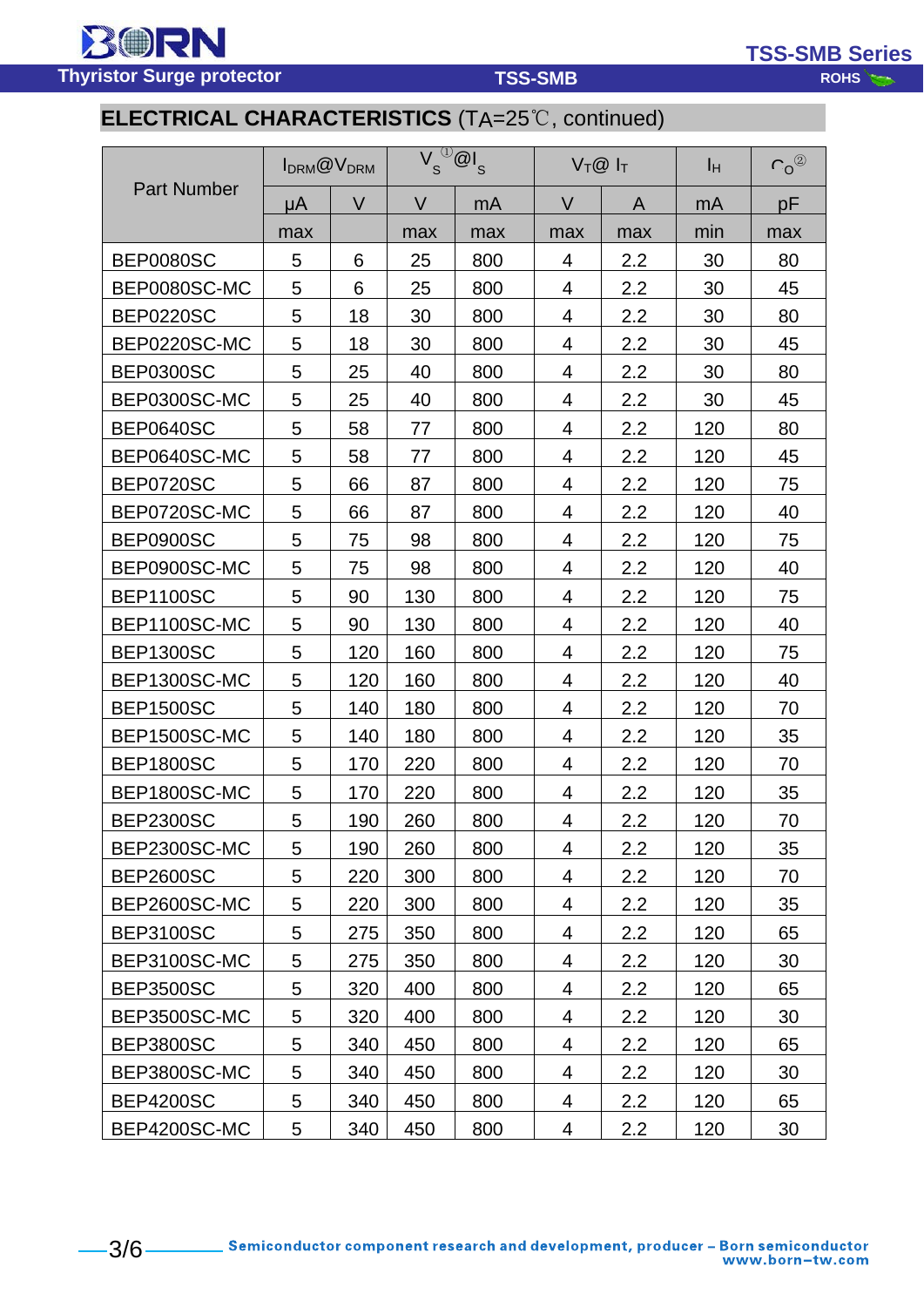RORN **Thyristor Surge protector ROMS ROHS** 

**TSS-SMB Series**

# **ELECTRICAL CHARACTERISTICS** (TA=25℃, continued)

|                    | $I_{DRM}$ @ $V_{DRM}$ |        | $\vee$<br>$\mathsf{S}$ | $\frac{1}{2}$ $\frac{1}{s}$ | $V_T@I_T$      |     | Iн  | $C_0^{\circledR}$ |
|--------------------|-----------------------|--------|------------------------|-----------------------------|----------------|-----|-----|-------------------|
| <b>Part Number</b> | μA                    | $\vee$ | $\vee$                 | mA                          | $\vee$         | A   | mA  | pF                |
|                    | max                   |        | max                    | max                         | max            | max | min | max               |
| <b>BEP0080SD</b>   | 5                     | 6      | 25                     | 800                         | 4              | 2.2 | 50  | 150               |
| <b>BEP0640SD</b>   | 5                     | 58     | 77                     | 800                         | 4              | 2.2 | 50  | 150               |
| BEP0720SD          | 5                     | 65     | 87                     | 800                         | 4              | 2.2 | 50  | 150               |
| <b>BEP0900SD</b>   | 5                     | 75     | 98                     | 800                         | 4              | 2.2 | 50  | 140               |
| <b>BEP1100SD</b>   | 5                     | 90     | 130                    | 800                         | 4              | 2.2 | 50  | 110               |
| <b>BEP1300SD</b>   | 5                     | 120    | 160                    | 800                         | 4              | 2.2 | 50  | 100               |
| <b>BEP1500SD</b>   | 5                     | 140    | 180                    | 800                         | 4              | 2.2 | 50  | 90                |
| <b>BEP1800SD</b>   | 5                     | 170    | 220                    | 800                         | 4              | 2.2 | 50  | 90                |
| <b>BEP2300SD</b>   | 5                     | 190    | 260                    | 800                         | 4              | 2.2 | 50  | 80                |
| <b>BEP2600SD</b>   | 5                     | 220    | 300                    | 800                         | 4              | 2.2 | 50  | 70                |
| <b>BEP3100SD</b>   | 5                     | 275    | 350                    | 800                         | $\overline{4}$ | 2.2 | 50  | 60                |
| <b>BEP3500SD</b>   | 5                     | 320    | 400                    | 800                         | 4              | 2.2 | 50  | 60                |
| <b>BEP3800SD</b>   | 5                     | 340    | 450                    | 800                         | 4              | 2.2 | 50  | 60                |
| <b>BEP4200SD</b>   | 5                     | 400    | 520                    | 800                         | 4              | 2.2 | 100 | 35                |

① Vs is measured at 100KV/s

 $\textcircled{2}$  Off-state capacitance is measured in V<sub>DC</sub>=2V, V<sub>RMS</sub>=1V, f=1MHz

## **SURGE RATINGS**

| <b>Series</b> | $I_{PP}(A)$ min |        |          |           |  |  |
|---------------|-----------------|--------|----------|-----------|--|--|
|               | $2\times10$ us  | 8x20us | 10×360us | 10×1000us |  |  |
| B             | 250             | 250    | 125      | 80        |  |  |
|               | 500             | 400    | 175      | 100       |  |  |
|               | 1000            | 800    | ---      | 200       |  |  |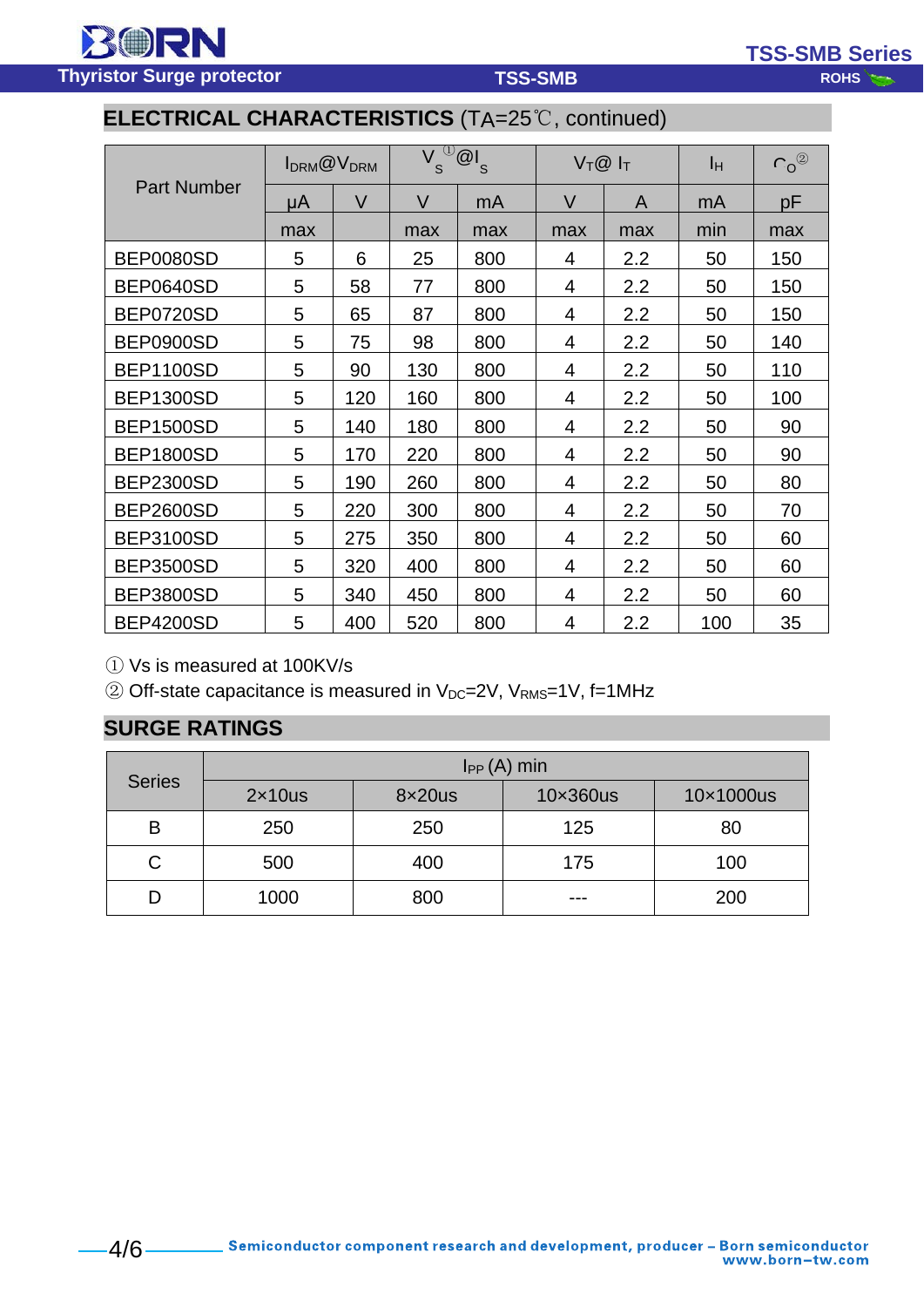

### **ORDERING INFORMATION**



## **SOLDERING PARAMETERS**

| <b>Reflow Condition</b>                  | Pb-Free assembly<br>(see FIG.2)                       |                        |  |
|------------------------------------------|-------------------------------------------------------|------------------------|--|
|                                          | -Temperature Min $(T_{s(min)})$                       | $+150^{\circ}$         |  |
| Pre Heat                                 | -Temperature $Max(T_{s(max)})$                        | $+200^{\circ}$ C       |  |
|                                          | -Time (Min to Max) (ts)                               | 60-180 secs.           |  |
|                                          | Average ramp up rate (Liquid us Temp $(T_L)$ to peak) | 3°C/sec. Max           |  |
| $T_{s(max)}$ to $T_L$ - Ramp-up Rate     |                                                       | 3°C/sec. Max           |  |
| Reflow                                   | -Temperature( $T_L$ ) (Liquid us)                     | $+217^{\circ}$         |  |
|                                          | -Temperature( $t_L$ )                                 | 60-150 secs.           |  |
| Peak Temp $(T_p)$                        |                                                       | $+260(+0/-5)$ °C       |  |
|                                          | Time within 5°C of actual Peak Temp $(t_0)$           | 30 secs. Max           |  |
| Ramp-down Rate                           |                                                       | $6^{\circ}$ C/sec. Max |  |
| Time 25°C to Peak Temp (T <sub>P</sub> ) |                                                       | 8 min. Max             |  |
| Do not exceed                            |                                                       | $+260^{\circ}$ C       |  |